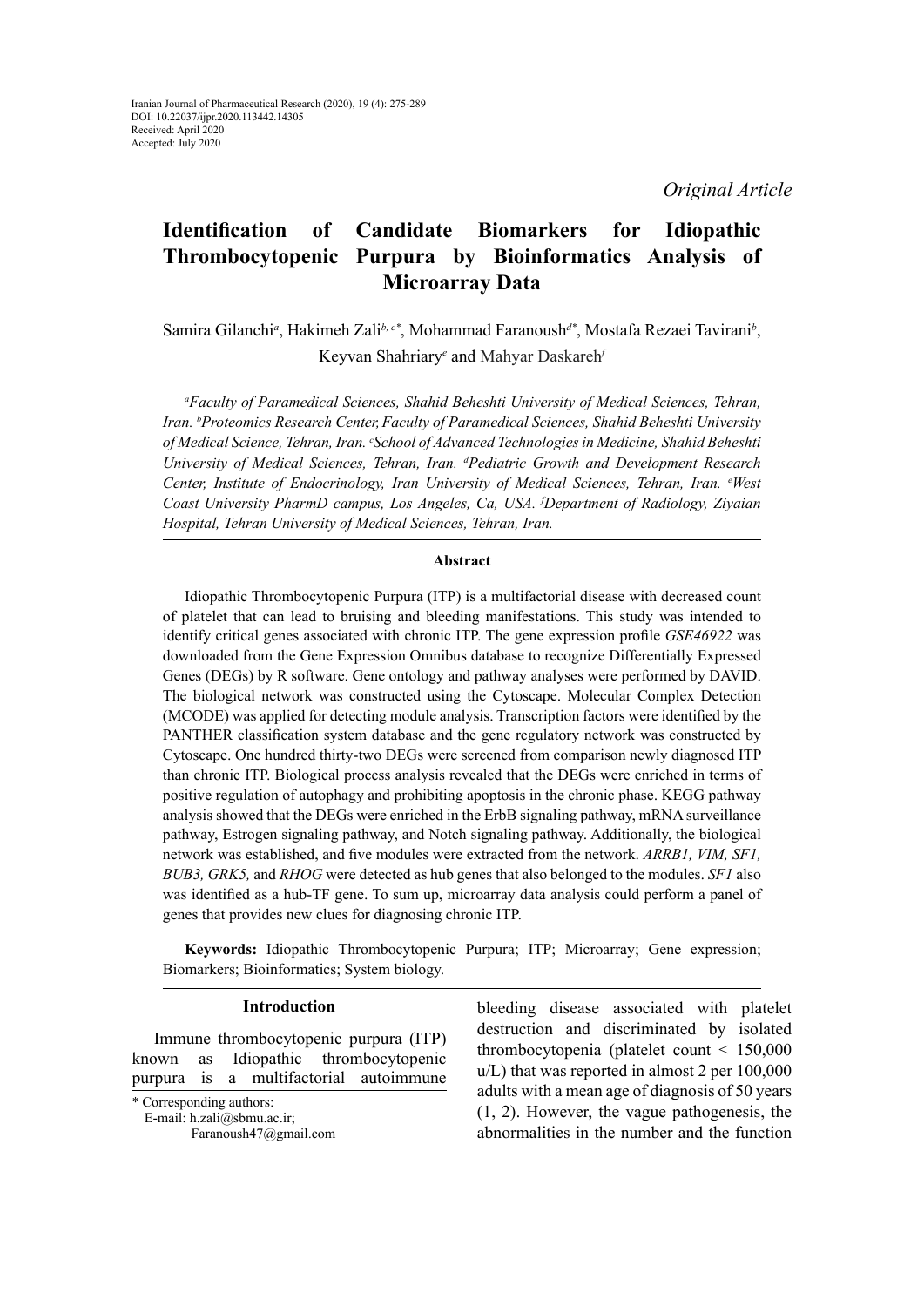of different immune cells can play a crucial role in this disease. ITP phenotype, characterized by dysfunctional T-lymphocyte immunity, dysregulation in pre-B-cell, and T cell immunophenotypic markers, was recognized in bone marrow lymphocytes of pediatric ITP (3, 4). Besides, it is believed that membrane glycoproteins IIb-IIIa of platelet was targeted by immunoglobulin G autoantibody which is confirmed significantly by elevated CRP levels in ITP patients (5,6). These autoantibodies are recognized in 40–60% of patients and provide condition to Kupffer cells and splenic macrophages in the liver phagocytosis platelets (7). Other mechanisms include impaired production of platelet stimulatory hormone, thrombopoietin, reduced expression of human leukocyte antigen-G and immunoglobulinlike transcripts or secondary contributors such as childhood exposure to viruses, helicobacter pylori infection, and pregnancy (8-10). Zhang, *et al.,* determined six marker proteins that separate primary ITP from secondary ITP, including *NPS, EDN1, CORT, CLEC7A, CCL18*, and *NPPB*. Most of the detected proteins related to the immune system act as up/down-regulator in macrophages and platelet (11). Platelets can be recognized with the expression of CD38 as a prognostic marker for ITP  $(2)$ .

As mentioned before, ITP classified as acute and chronic types and sub-categorized by primary and secondary etiology (9, 10). Besides, the alternative classification by international consensus guidelines organized 3 phases as newly diagnosed (up to 3 months), persistent (3-12 months' duration), and chronic (over 12 months' duration) (2, 6 and 11).

ITP patients were characterized by a decrease in platelet count of peripheral blood and variable bleeding symptoms. In severe cases, it may lead to fatal intracranial hemorrhage. Thus, prompt diagnosis and early therapeutic intervention are essential (12, 13).

There are no specific criteria for diagnosing ITP, and diagnosis is based on the exclusion criteria of the other diseases, such as lupus erythematosus, Von Willebrand disease type IIb, hemolytic uremic syndrome, Evans syndrome, disseminated intravascular coagulation, Posttransfusion purpura, paroxysmal nocturnal hemoglobinuria, myelodysplastic syndrome,

lymphoproliferative disorders, Infections (viral, bacterial, parasitic), and drug-induced thrombocytopenia. Furthermore, antiplatelet antibody testing is not recommended because of high inter-laboratory variability and reduced sensitivity (14-16).

Microarray technology is a prevalent technique for studying the pattern of expression of a large number of genes to analyze a genome. Microarray data are important in many aspects of disease research, including primary research, target discovery, biomarker identification, and prognostic test determination. The methods used to analyze the data can have a profound effect on the interpretation of the results (17, 18). Network analysis of high‐throughput data can be useful in breaking the gap between data production and drug targeting and helps to uncover biological complexity (19, 20). Therefore, to explore the molecular mechanism and discover specific biomarkers for chronic ITP compared with newly diagnosed in pediatrics, we applied bioinformatics techniques to analyze gene expression profiles of pediatric chronic ITP versus newly diagnosed and identify DEGs. For this aim, in the beginning, pediatric chronic ITP patients' gene expression profiles were compared with pediatric newly diagnosed downloaded from GEO dataset. DEGs were identified using limma packages of the R software. The involvement of DEGs in the biological processes (BP), cellular components (CC), molecular functions (MF), and Kyoto Encyclopedia of Genes and Genomes (KEGG) were assessed with DAVID online tool. DEGs visualized using Cytoscape software. We applied the network analysis using Cytoscape to predict probable biomarkers. The panther database was used for transcriptional regulatory network construction. These studies could help find crucial genes that might be applied for appropriate diagnostics and treatment strategies in ITP.

## **Experimental**

## *Microarrays data*

The Gene Expression Omnibus (GEO, http://www.ncbi.nlm.nih.gov/geo) is a public dataset for storage microarray, and nextgeneration sequencing data is freely available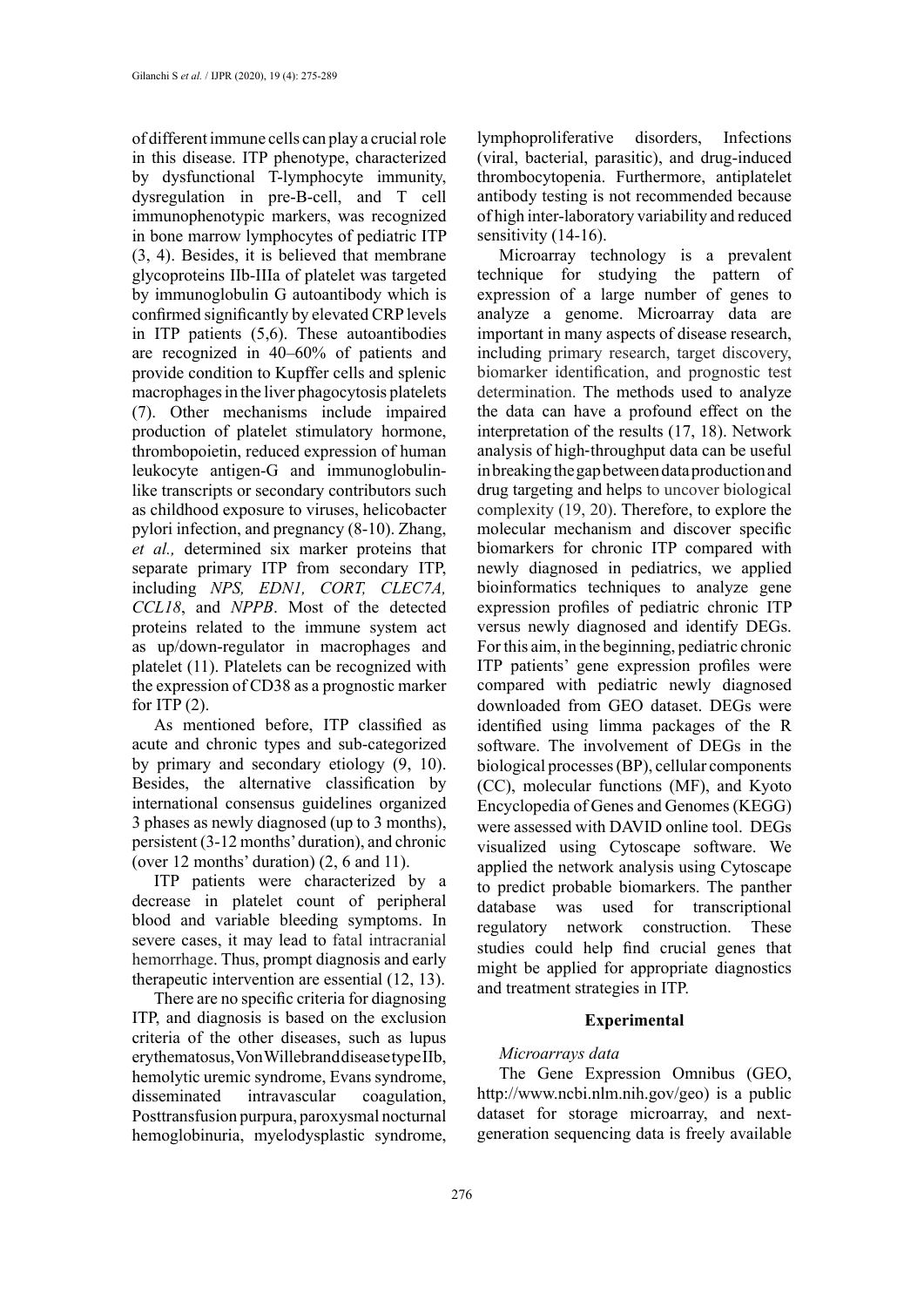for users. In this study, ITP genomic data were obtained from GEO with the series accession number GSE46922 and the platform GPL570 (Affymetrix Human Genome U133 Plus 2.0 Array). This dataset included data from thirteen blood samples: seven newly diagnosed and six chronic samples described by Margareta Jernas *et al.* (21).

#### *Data processing*

Data retrieved from GEO were analyzed with R software to discover significantly expressed genes by employing various statistical tests, mainly, the t-statistics and *P*-value. R software is a fascinating tool to discriminate two or more groups of samples to classify genes, differentially regulated following the same experimental condition. This software can estimate the *P*-value for significant outcomes by utilizing Limma R packages from the Bioconductor project. Benjamini false discovery rate was concerned in this outline. Here the genes were chosen for more evaluation with  $P$ -value  $\leq 0.05$ , and-0.5  $> M > 0.5$  (M is log2 fold change).

## *Functional and pathway enrichment analysis*

Up-regulated and down-regulated genes were analyzed separately by the DAVID enrichment database (version 6.8) (https:// david.ncifcrf.gov). The Database for Annotation, Visualization, and Integrated Discovery (DAVID) is a web-accessible program that provides a comprehensive set of functional annotation tools to disclose the biological meaning behind gene sets. DAVID contains numerous public sources of protein and gene annotation from more than 65,000 species (22). Gene Ontology and KEGG pathway analysis were performed using the DAVID database for functional analysis of the gene lists. We used the functional annotation clustering; to reveal the clusters enriched in gene ontology and KEGG pathway terms with the enrichment score number. Gene Ontology (GO; www.geneontology.org) and the Kyoto Encyclopedia of Genes and Genomes (KEGG; www.genome.ad.jp/KEGG) enrichment analysis were performed to identify DEGs. GO was used for categorization, including biological process, molecular function, and

cellular component, which is widely used in bioinformatics and increases the possibility of indentifying the most correlative mechanisms. KEGG was used for understanding the most relevant pathway of informative genes.

## *Network construction and modules selection*

DEGs interaction network can clarify the molecular mechanism of cellular processing. Functional interaction between DEGs was constructed with Cytoscape (version 3.5.1). In this study, the network was extended with the Cytoscape public database. Highly connected nodes were selected as hubs. Some nodes with the highest betweenness centrality were nominated as bottleneck nodes. Then, Molecular Complex Detection (MCODE) was used for screening modules. The functional enrichment analysis of DEGs in each module was performed by DAVID.

## *Transcriptional regulatory network construction*

In order to identify the transcription factor (TF) nodes in the network, the PANTHER Classification System database (http:// www.pantherdb.org/) was used (23). Then the transcriptional regulatory network was visualized by Cytoscape.

#### **Results**

## *Data screening*

Based on *P*-value < 0.05 in comparison to newly diagnosed ITP/chronic ITP, 132 DEGs were identified, consisting of 78 up-regulated (Supplementary Table S1) and 54 downregulated genes (Supplementary Table S2). As shown in (Figure 1), the medians located at the same level after performing data normalization with R software, indicating a perfect effect.

*Gene ontology and pathway enrichment analysis*

Gene Ontology and Pathway functional enrichment analysis were performed according to the *P*-values < 0.05 on the identified DEG. The enriched term of BP for up-regulated genes was reported in (Table 1 and Supplementary Table S3). They were significantly involved in 10 significant clusters of biological processes, associated with regulation of autophagy,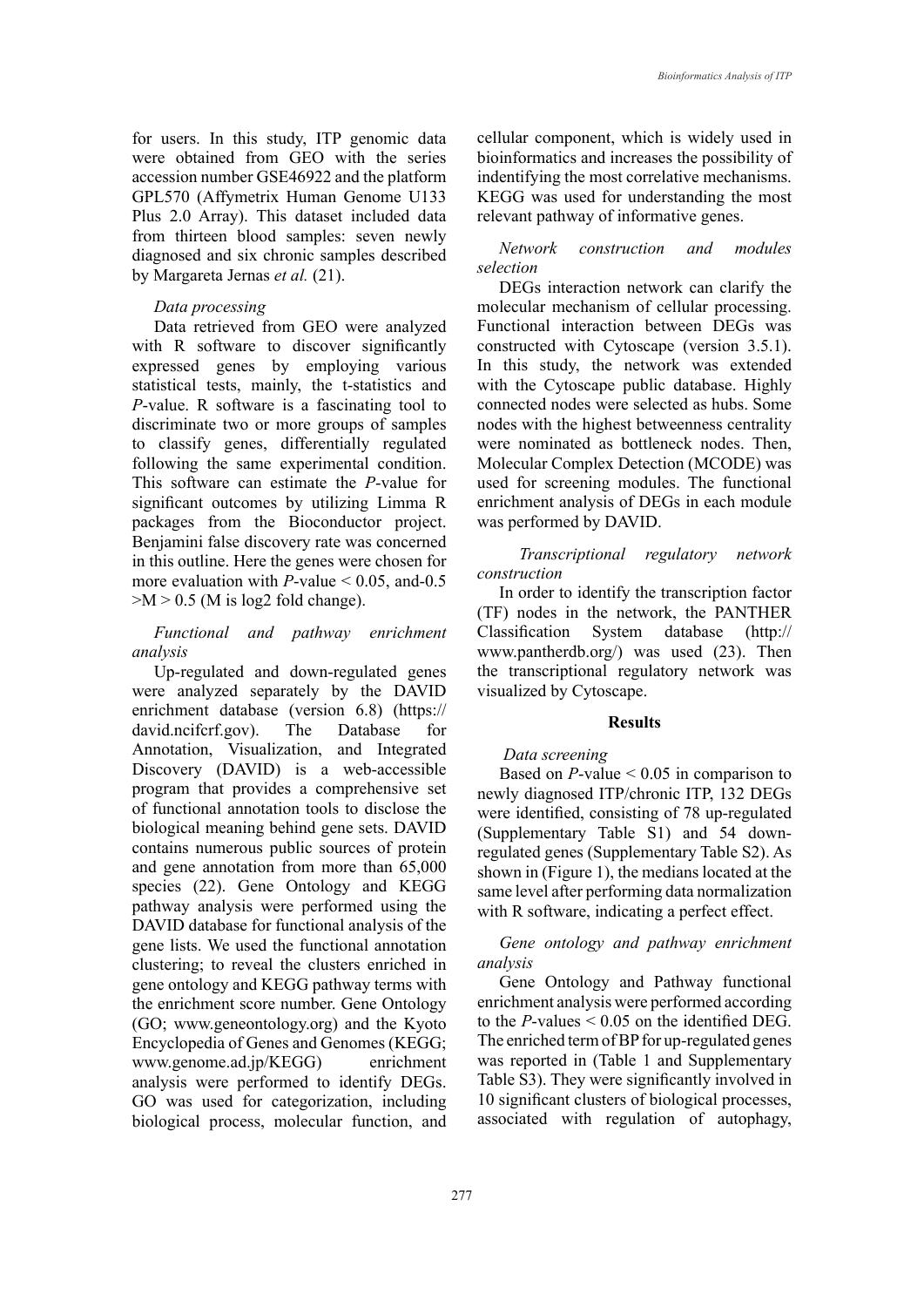cell cycle checkpoint, regulation of gene expression, cellular component organization or biogenesis, positive regulation of cell projection organization, macromolecule metabolic process, sister chromatid segregation, the establishment of protein localization to the membrane, and regulation of protein tyrosine kinase activity. The upregulated genes were located in 5 clusters associated with the intracellular part, organelle, nucleus, intracellular non-membrane-bounded organelle, chromosome, centromeric region, and ciliary membrane (Supplementary Table S4). Significant Molecular function represented in (Supplementary Table S5) involved 2 cluster link to nucleic acid binding and protein kinase activity.

Moreover, the gene ontology related to biological process terms were overrepresented in down-regulated DEGs with significant *P*-value which mainly involved in the modification of morphology or physiology of other organism involved in symbiotic interaction, cellular response to monosaccharide stimulus, programmed cell death, histone methylation, negative regulation of sequence-specific DNA binding transcription factor activity, and positive regulation of binding (Table 2 and Supplementary Table S6).

The significant cellular components, related to down-regulated genes contained four clusters that were mainly involved in intracellular, organelle part, membranebounded organelle, lysosomal membrane, lytic vacuole membrane, and chromosomal part. (Supplementary Table S7). Two significant molecular function clusters for down-regulated genes, represented in (Supplementary Table S8), were related to lipase activity, hydrolase activity, acting on ester bonds, and structurespecific DNA binding.

The significant pathway represented in (Table 3) for up-regulated and down-regulated DEGs .the pathway enrichment analysis for up-regulated DEGs indicated these genes involved in the ErbB signaling pathway, mRNA surveillance pathway, and the Estrogen signaling pathway. Whereas, only the Notch signaling pathway is related to down-regulated genes.



**Figure 1.** Box plot of expression data by analyzing GSE46922 that contain seven newly diagnosed ITP and six chronic ITP samples.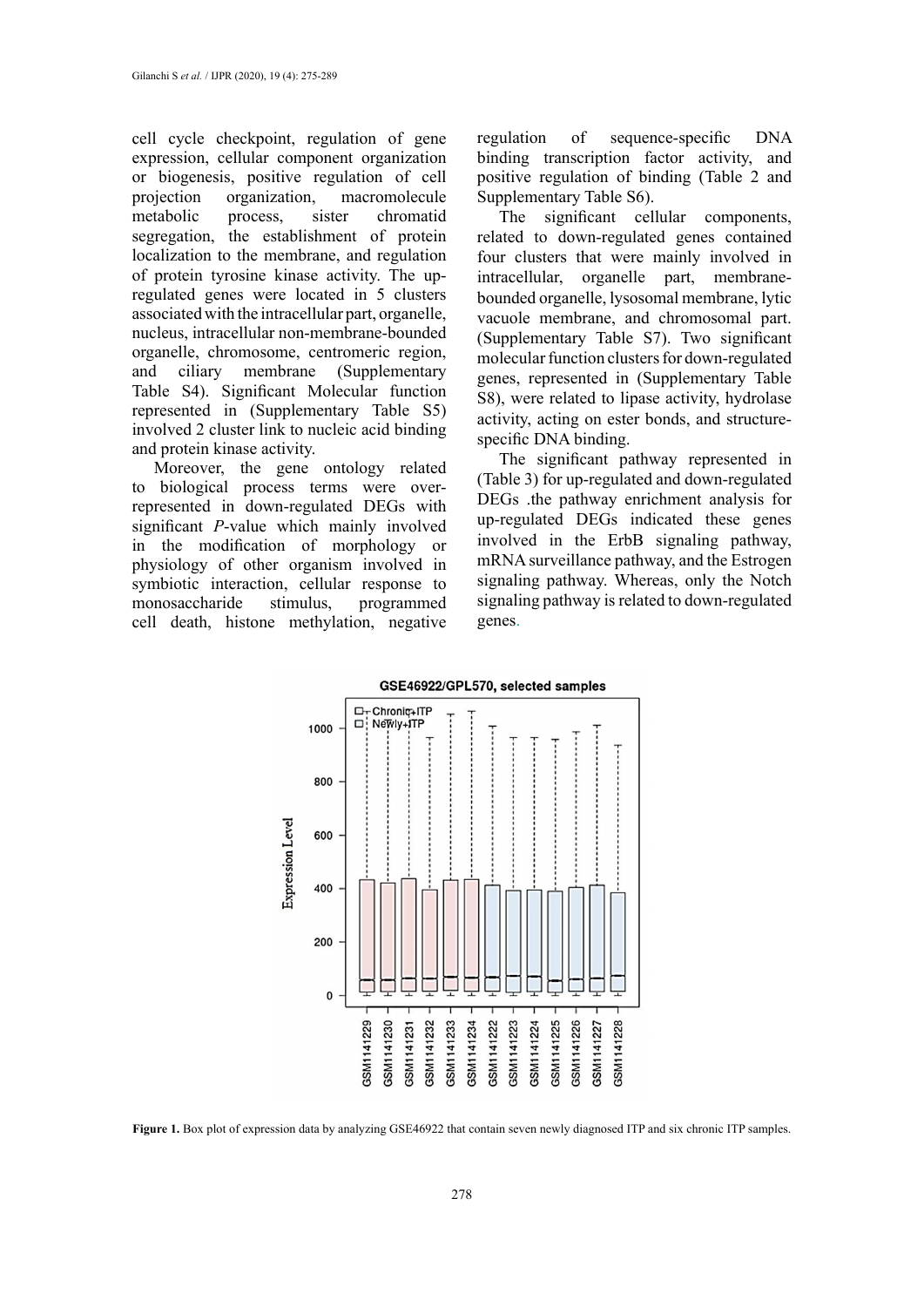**Table 1.** Gene ontology enrichment analysis based on biological analysis of up-regulated DEGs. They were selected with significant value  $P \le 0.05$ . Enrichment Score is related the type of analysis in the DAVID database selecting the "functional annotation clustering" **Table 1.** Gene ontology enrichment analysis based on biological analysis of up-regulated DEGs. They were selected with significant value  $P < 0.05$ . Enrichment Score is related the type of analysis in the DAVID database selecting the "functional annotation clustering" for analysis of gene lists.

|                             |                                                            | P-Value  |  |
|-----------------------------|------------------------------------------------------------|----------|--|
| Category                    | <b>Term</b>                                                |          |  |
| <b>Annotation Cluster 1</b> | Enrichment Score: 1.6089173346492356                       |          |  |
| GO:1902589                  | single-organism organelle organization                     | 0.005313 |  |
| GO:0000226                  | microtubule cytoskeleton organization                      | 0.020728 |  |
| GO:0007017                  | microtubule-based process                                  | 0.026109 |  |
| <b>Annotation Cluster 2</b> | Enrichment Score: 1.5454786370206883                       |          |  |
| GO:0010506                  | regulation of autophagy                                    | 0.003125 |  |
| GO:0010508                  | positive regulation of autophagy                           | 0.03688  |  |
| <b>Annotation Cluster 3</b> | Enrichment Score: 1.1276637957883262                       |          |  |
| GO:0000075                  | cell cycle checkpoint                                      | 0.010137 |  |
| GO:0022402                  | cell cycle process                                         | 0.010174 |  |
| GO:0000077                  | DNA damage checkpoint                                      | 0.017372 |  |
| GO:0007049                  | cell cycle                                                 | 0.017944 |  |
| GO:0031570                  | DNA integrity checkpoint                                   | 0.020624 |  |
| GO:0007093                  | mitotic cell cycle checkpoint                              | 0.020967 |  |
| GO:0045930                  | negative regulation of mitotic cell cycle                  | 0.047204 |  |
| <b>Annotation Cluster 4</b> | Enrichment Score: 1.0524732568167308                       |          |  |
| GO:0016043                  | cellular component organization                            | 0.03475  |  |
| GO:0006996                  | organelle organization                                     | 0.046543 |  |
| GO:0071840                  | cellular component organization or biogenesis              | 0.04844  |  |
| <b>Annotation Cluster 5</b> | Enrichment Score: 0.9254147029064898                       |          |  |
| GO:0031344                  | regulation of cell projection organization                 | 0.004985 |  |
| GO:0010975                  | regulation of neuron projection development                | 0.018065 |  |
| GO:0030030                  | cell projection organization                               | 0.020064 |  |
| GO:0031346                  | positive regulation of cell projection organization        | 0.02586  |  |
| GO:0031175                  | neuron projection development                              | 0.030331 |  |
| GO:0030182                  | neuron differentiation                                     | 0.035135 |  |
| <b>Annotation Cluster 6</b> | Enrichment Score: 0.9097209940740182                       |          |  |
| GO:0043170                  | macromolecule metabolic process                            | 0.001037 |  |
| GO:0010468                  | regulation of gene expression                              | 0.008941 |  |
| GO:0060255                  | regulation of macromolecule metabolic process              | 0.008953 |  |
| GO:0019222                  | regulation of metabolic process                            | 0.011749 |  |
| GO:0044260                  | cellular macromolecule metabolic process                   | 0.014544 |  |
| GO:0010467                  | gene expression                                            | 0.017106 |  |
| GO:0010558                  | negative regulation of macromolecule biosynthetic process  | 0.033922 |  |
| GO:0009892                  | negative regulation of metabolic process                   | 0.038268 |  |
| GO:0010605                  | negative regulation of macromolecule metabolic process     | 0.041577 |  |
| GO:0031327                  | negative regulation of cellular biosynthetic process       | 0.043543 |  |
| GO:0031324                  | negative regulation of cellular metabolic process          | 0.044105 |  |
| GO:0009890                  | negative regulation of biosynthetic process                | 0.047731 |  |
| GO:0051172                  | negative regulation of nitrogen compound metabolic process | 0.048092 |  |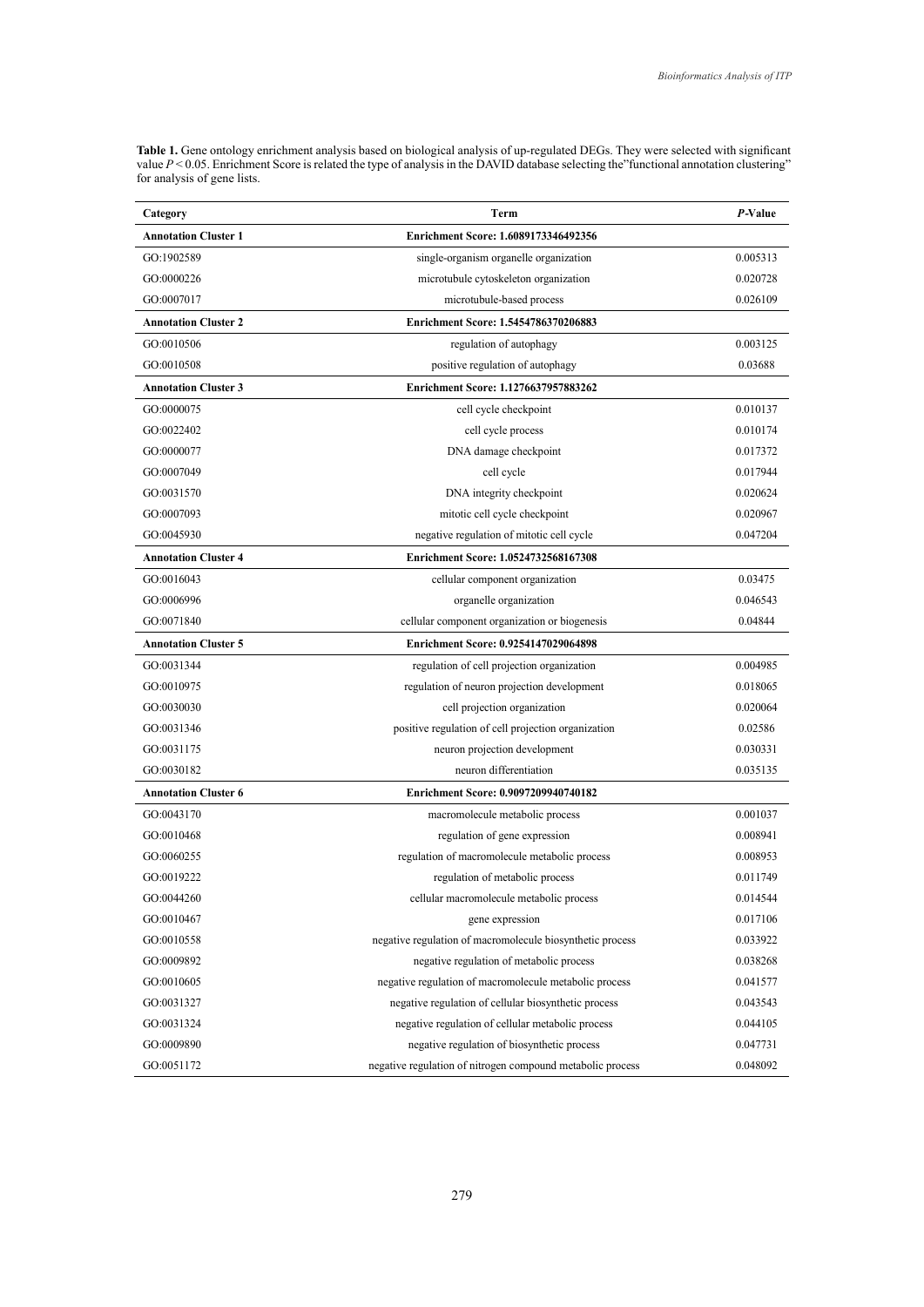|  | <b>Table 1. Continued.</b> |
|--|----------------------------|
|  |                            |

| Category                     | Term                                              | P-Value  |
|------------------------------|---------------------------------------------------|----------|
| <b>Annotation Cluster 8</b>  | Enrichment Score: 0.7138986023041735              |          |
| GO:0007062                   | sister chromatid cohesion                         | 0.011798 |
| GO:0000819                   | sister chromatid segregation                      | 0.049886 |
| <b>Annotation Cluster 11</b> | Enrichment Score: 0.5802981069084664              |          |
| GO:0090150                   | establishment of protein localization to membrane | 0.046903 |
| <b>Annotation Cluster 17</b> | Enrichment Score: 0.42916203800540753             |          |
| GO:0018108                   | peptidyl-tyrosine phosphorylation                 | 0.009263 |
| GO:0018212                   | peptidyl-tyrosine modification                    | 0.00948  |
| <b>Annotation Cluster 18</b> | Enrichment Score: 0.40498640863411367             |          |
| GO:0018108                   | peptidyl-tyrosine phosphorylation                 | 0.009263 |
| GO:0018212                   | peptidyl-tyrosine modification                    | 0.00948  |
| GO:0044260                   | cellular macromolecule metabolic process          | 0.014544 |
| GO:0061097                   | regulation of protein tyrosine kinase activity    | 0.023351 |

*Network construction and modules selection*

Based on public databases existing on Cytoscape, the PPI network of DEGs was established. Network analysis was shown consisting of 1137 nodes and 2647 edges (Figure.2A). The cut-off criterion of hub gene selection was set at  $\geq 40$  degrees. Based on this cut-off, twenty hubs are recognized in the network. Therefore, regarding the cutoff criteria, seventeen genes of DEGs were selected as hub nodes. They consisted of eleven up-regulated (*ATF2, VIM, PAK2, SF1, BUB3, PCF11, PCF12, FBXW7, GSPT1, CLIP1, ABL2*) and six down-regulated (*ARRB1, KPNA2, GRK5, TUFM, RHOG, TEX264*) genes (Table 4).

Twenty of the highest betweenness centrality including fifteen genes of DEGs were selected as bottleneck containing nine up-regulated (*BBS2, RPRD1A, FNBP4, TUBE1, ABCA5, EIF4E3, TNRC6A, TBC1D5, VIM*) and six down-regulated (*TMEM214, COPRS, MAU2, MRPL45, TBC1D9B, ARRB1*) genes (Table 5). Two of the mentioned genes,including VIM and ARRB1, appeared among hub nodes. These two genes were dentified as hub-bottleneck genes. Which confirms the important role of these two genes.

The functional modules were assessed using the MCODE plugin. Five modules were identified including thirty nodes and 36 edges

that comprised Module 1 (*ZNF324, ZNF224, ZNF382, TRIM28*), module 2 (*BUB3, CDC42, GRK5, PSMC2, SF1, HDAC6, SRPK1, CLIP1*), module 3 (*VIM, MEN1, GFAP*), module 4 (*APP, EIF4E2, ARRB1, ARRB2, ADRB2, YWHAE, USP33*), module 5 (*ATG7, GSPT1, RALBP1, MIZF, RPD3L1, ARHGAP25, RHOG*) (Figure 2B).

We found six DEGs existing in both hub genes and modules, which have significant *P*-value (*P*-value  $\leq$  0.05) for enriched BP. These genes included three up-regulated genes and three down-regulated genes (Table 6).

## *Transcriptional regulatory network construction:*

One hundred twenty-one nodes with TF function have been identified from 1137 network nodes using the panther database. By using Cytoscape, these 121 nodes have been visualized in a regulatory network.

Five genes of thirty genes existing in modules are TF, including *ZNF224, ZNF382, TRIM28, MIZF*, and *SF1*. *ZNF382, TRIM28, ZNF224* belong to module one, *SF1* belongs to module two, and *MIZF* belongs to module 5.

Further analysis of potentially remarkable modules was performed by detecting TFs with a high degree of connections with other nodes, the so-called hub-TFs.

It should be noted that SF1 is the hub node in the transcriptional regulatory network. *SF1*, as a TF encoding gene is a hub-TF (Figure.3).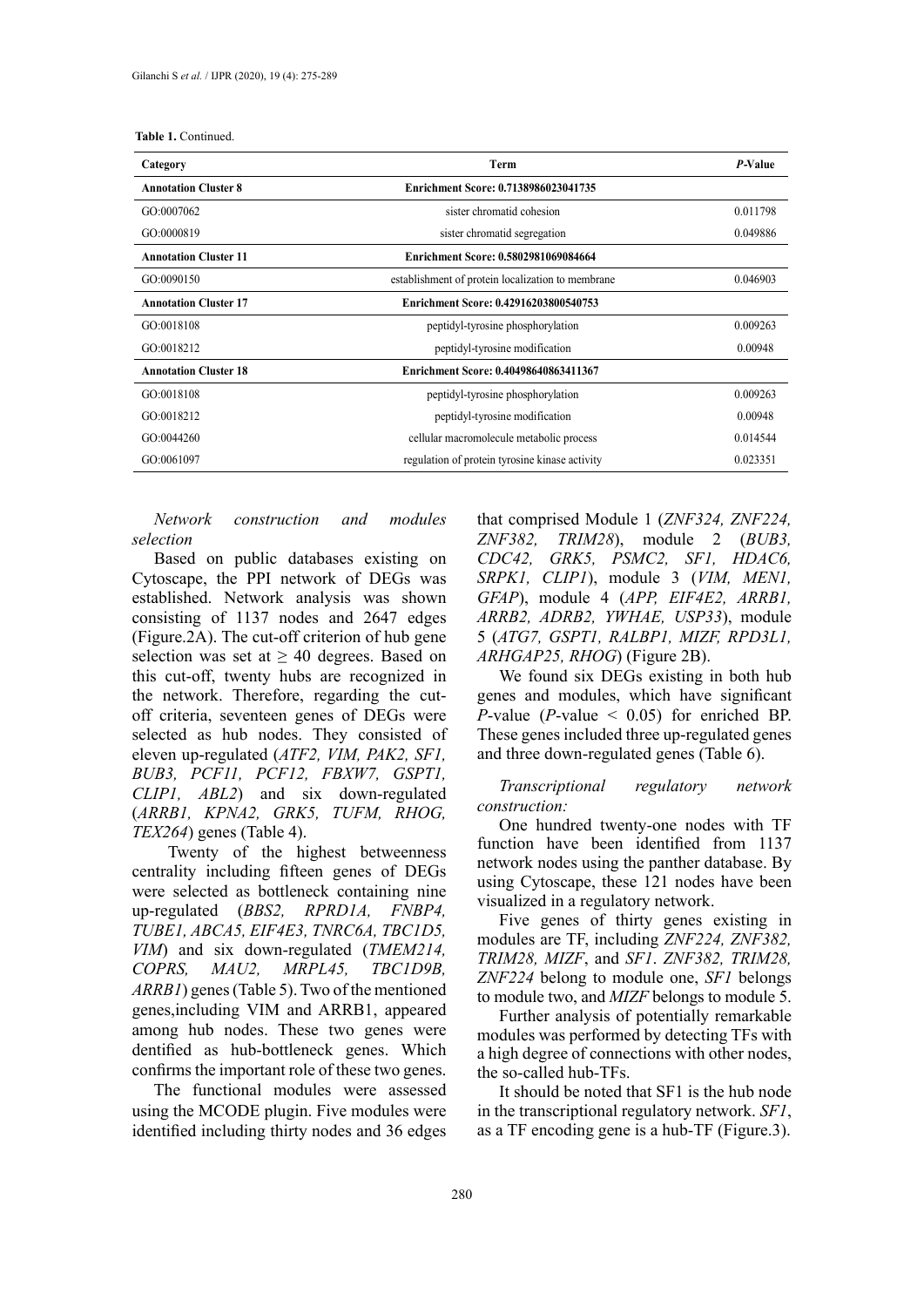| Category                    | Term                                                                                         | P-Value  |
|-----------------------------|----------------------------------------------------------------------------------------------|----------|
| <b>Annotation Cluster 2</b> | Enrichment Score: 0.7613112520752194                                                         |          |
| GO:0044267                  | cellular protein metabolic process                                                           | 0.011896 |
| GO:0043412                  | macromolecule modification                                                                   | 0.01846  |
| GO:0019538                  | protein metabolic process                                                                    | 0.018791 |
| GO:0006807                  | nitrogen compound metabolic process                                                          | 0.019514 |
| GO:0009059                  | macromolecule biosynthetic process                                                           | 0.021932 |
| GO:0043170                  | macromolecule metabolic process                                                              | 0.028871 |
| GO:0044249                  | cellular biosynthetic process                                                                | 0.033903 |
| GO:0034641                  | cellular nitrogen compound metabolic process                                                 | 0.034934 |
| GO:0044237                  | cellular metabolic process                                                                   | 0.043685 |
| GO:0008152                  | metabolic process                                                                            | 0.044952 |
| GO:0044238                  | primary metabolic process                                                                    | 0.04675  |
| GO:0006464                  | cellular protein modification process                                                        | 0.047376 |
| GO:0036211                  | protein modification process                                                                 | 0.047376 |
| GO:0009058                  | biosynthetic process                                                                         | 0.048575 |
| GO:0071704                  | organic substance metabolic process                                                          | 0.04992  |
| <b>Annotation Cluster 3</b> | Enrichment Score: 0.7085147802867421                                                         |          |
| GO:0051817                  | modification of morphology or physiology of other organism involved in symbiotic interaction | 0.023652 |
| GO:0035821                  | modification of morphology or physiology of other organism                                   | 0.033336 |
| <b>Annotation Cluster 5</b> | Enrichment Score: 0.5438770693729118                                                         |          |
| GO:0016570                  | histone modification                                                                         | 0.005122 |
| GO:0016569                  | covalent chromatin modification                                                              | 0.012772 |
| GO:0006325                  | chromatin organization                                                                       | 0.012912 |
| GO:0090630                  | activation of GTPase activity                                                                | 0.017421 |
| GO:0032092                  | positive regulation of protein binding                                                       | 0.017839 |
| GO:0006996                  | organelle organization                                                                       | 0.019368 |
| GO:0018205                  | peptidyl-lysine modification                                                                 | 0.01994  |
| GO:0051817                  | modification of morphology or physiology of other organism involved in symbiotic interaction | 0.023652 |
| GO:0071333                  | cellular response to glucose stimulus                                                        | 0.026068 |
| GO:0071331                  | cellular response to hexose stimulus                                                         | 0.027564 |
| GO:0071326                  | cellular response to monosaccharide stimulus                                                 | 0.027564 |
| GO:0051276                  | chromosome organization                                                                      | 0.029444 |
| GO:0006915                  | apoptotic process                                                                            | 0.030391 |
| GO:0071322                  | cellular response to carbohydrate stimulus                                                   | 0.032253 |
| GO:0035821                  | modification of morphology or physiology of other organism                                   | 0.033336 |
| GO:0001678                  | cellular glucose homeostasis                                                                 | 0.034432 |
| GO:0012501                  | programmed cell death                                                                        | 0.042073 |
| GO:0016571                  | histone methylation                                                                          | 0.0443   |
| GO:0006464                  | cellular protein modification process                                                        | 0.047376 |
| GO:0036211                  | protein modification process                                                                 | 0.047376 |
| GO:0043433                  | negative regulation of sequence-specific DNA binding transcription factor activity           | 0.048006 |
| GO:0051099                  | positive regulation of binding                                                               | 0.0499   |

**Table 2.** Gene ontology enrichment analysis based on biological analysis of down-regulated DEGs. They were selected with a significant value *P* < 0.05. Enrichment Score is related the type of analysis in the DAVID database, selecting the "functional annotation clustering" for analysis of gene lists.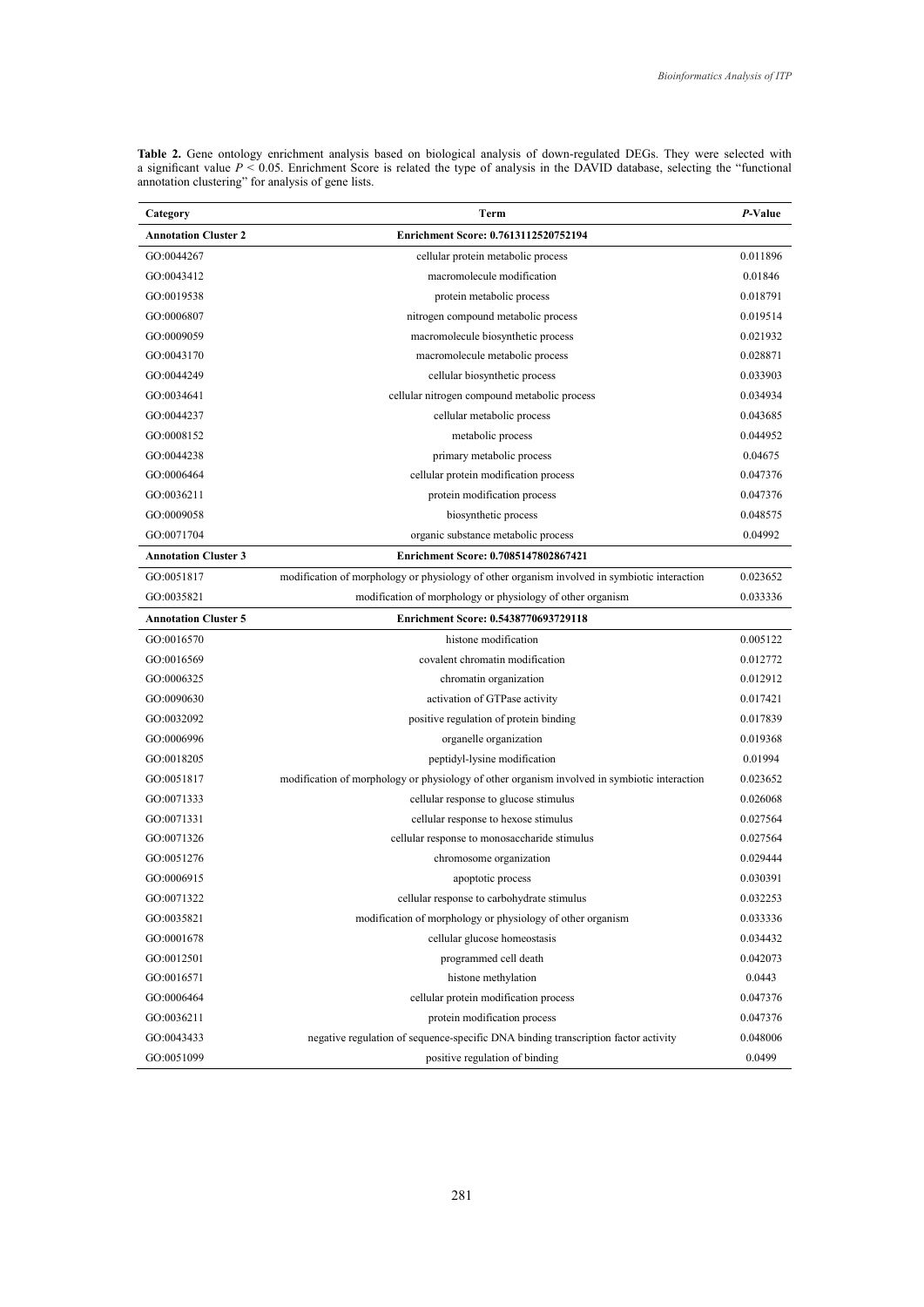

**Figure 2**. (A) network with 1137 nodes and 2647 edges. Unregulated hub genes were shown with red triangle nodes while downregulated represented with green color (B) Significant modules selected from the network. Pink modules illustrated up-regulated genes, while green nodes illustrated down-regulated genes. Seed nodes are shown in rectangular shape.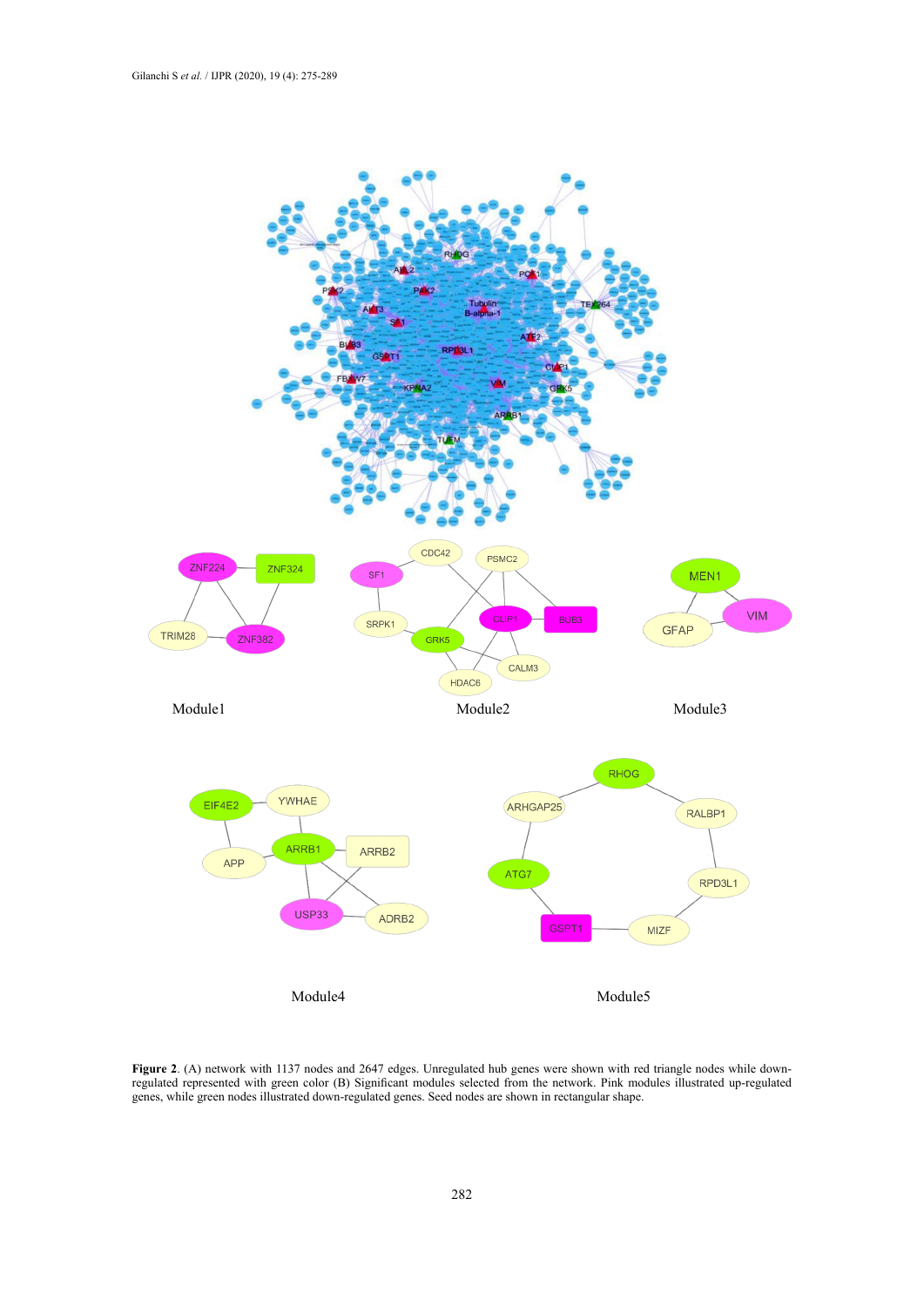**Table 3.** KEGG Pathway enrichment analysis of up-regulated and down-regulated DEGs. They were selected with a significant value *P* < 0.05 in **Table 3.** KEGG Pathway enrichment analysis of up-regulated and down-regulated DEGs. They were selected with a significant value  $P \le 0.05$  in the DAVID database. *P* < 0.05 in the DAVID database.

| Term                     | <b>Description</b>         | P-value  | Genes              |
|--------------------------|----------------------------|----------|--------------------|
| <b>Up-regulated DEGs</b> |                            |          |                    |
| hsa04012                 | ErbB signaling pathway     | 0.033682 | PAK2, ABL2, AKT3   |
| hsa03015                 | mRNA surveillance pathway  | 0.036574 | PCF11, GSPT1, MSI2 |
| hsa04915                 | Estrogen signaling pathway | 0.042636 | FKBP5, AKT3, ATF2  |
| Down-regulated DEGs      |                            |          |                    |
| hsa04330                 | Notch signaling pathway    | 0.009201 | HDAC1;MFNG;DTX1    |

Table 4. Hub gene with the cut-off criterion degrees  $\geq 40$ . Three genes did not excist in DEGs and were added by Cytoscape software. Bottleneck genes showed by star in the betweenness centrality column.

|                         | <b>UniProtKB ID</b> | Gene name         | <b>Degree</b> | <b>Betweeness centrality</b> |
|-------------------------|---------------------|-------------------|---------------|------------------------------|
| Up-regulated            |                     |                   |               |                              |
| $\mathbf{1}$            | P15336              | ATF <sub>2</sub>  | 124           | 0.095148                     |
| $\mathfrak{2}$          | P08670              | <b>VIM</b>        | 111           | 0.123853*                    |
| 3                       | Q13177              | PAK2              | 101           | 0.07973                      |
| 4                       | Q15637              | SF1               | 90            | 0.084552                     |
| 5                       | O43684              | BUB3              | 85            | 0.058294                     |
| 6                       | 094913              | PCF11             | 77            | 0.037986                     |
| 7                       | Q9Y243              | PCF12             | 62            | 0.03668                      |
| 8                       | Q969H0              | FBXW7             | 53            | 0.025345                     |
| 9                       | P15170              | GSPT1             | 49            | 0.037137                     |
| 10                      | P30622              | CLIP1             | 46            | 0.012378                     |
| 11                      | P42684              | ABL <sub>2</sub>  | 42            | 0.023944                     |
| Down-regulated          |                     |                   |               |                              |
| $\mathbf{1}$            | P49407              | ARRB1             | 125           | $0.121072*$                  |
| 2                       | P52292              | KPNA2             | 81            | 0.066201                     |
| 3                       | P34947              | GRK5              | 59            | 0.036356                     |
| 4                       | P49411              | <b>TUFM</b>       | 56            | 0.035678                     |
| 5                       | P84095              | <b>RHOG</b>       | 40            | 0.028479                     |
| 6                       | Q9Y6I9              | <b>TEX264</b>     | $40\,$        | 0.055543                     |
| <b>Added by network</b> |                     |                   |               |                              |
| $\mathbf{1}$            | Q13547              | RPD3L1            | 202           | 0.236783*                    |
| $\overline{c}$          | Q71U36              | Tubulin B-alpha-1 | 134           | $0.135022*$                  |
| 3                       | Q7L7X3              | PSK <sub>2</sub>  | 42            | 0.017018                     |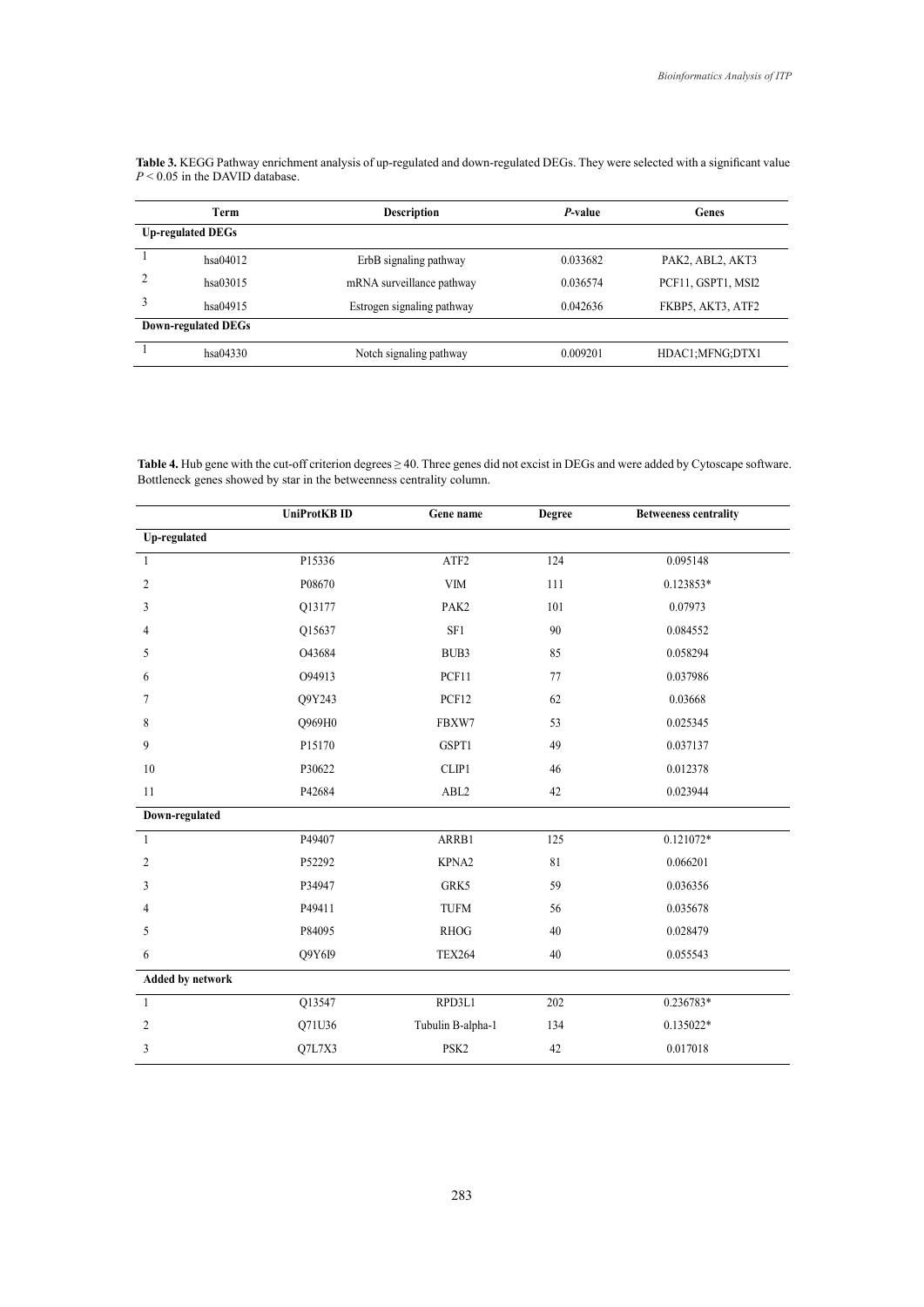|                         | <b>UniProtKBID</b> | Gene name         | <b>Betweenness centrality</b> | <b>Degree</b>  |
|-------------------------|--------------------|-------------------|-------------------------------|----------------|
| Up-regulated            |                    |                   |                               |                |
| $\mathbf{1}$            | Q9BXC9             | BBS2              | $\mathbf{1}$                  | 27             |
| 2                       | Q96P16             | RPRD1A            | $\mathbf{1}$                  | 24             |
| 3                       | <b>O8N3X1</b>      | FNBP4             | 1                             | 6              |
| 4                       | O9UJT0             | TUBE1             | $\mathbf{1}$                  | 2              |
| 5                       | Q8WWZ7             | ABCA5             | $\mathbf{1}$                  | 2              |
| 6                       | Q8N5X7             | EIF4E3            | $\overline{1}$                | 2              |
| 7                       | Q8NDV7             | TNRC6A            | 0.44370861                    | 27             |
| 8                       | O92609             | TBC1D5            | 0.48979592                    | 11             |
| 9                       | P08670             | <b>VIM</b>        | 0.41453744                    | $111*$         |
| Down-regulated          |                    |                   |                               |                |
| $\mathbf{1}$            | Q6NUQ4             | TMEM214           | $\mathbf{1}$                  | 13             |
| 2                       | Q9NQ92             | <b>COPRS</b>      | $\mathbf{1}$                  | 8              |
| 3                       | Q9Y6X3             | MAU2              | $\mathbf{1}$                  | 5              |
| 4                       | A0A087X2D5         | MRPL45            | 0.807327                      | 37             |
| 5                       | <b>O66K14</b>      | TBC1D9B           | 0.76268116                    | 14             |
| 6                       | P49407             | ARRB1             | 0.12107173                    | $125*$         |
| <b>Added by network</b> |                    |                   |                               |                |
| $\mathbf{1}$            | Q13618             | CUL3              | 0.48846676                    | $\overline{2}$ |
| 2                       | Q13547             | RPD3L1            | 0.23678326                    | $202*$         |
| 3                       | O9H492             | MAP1LC3A          | 0.23550725                    | 2              |
| 4                       | Q9H0R8             | GABARAPL1         | 0.23550725                    | 2              |
| 5                       | Q71U36             | Tubulin B-alpha-1 | 0.13502234                    | $134*$         |

Table 5. The genes with the highest betweenness centrality were selected as the bottleneck. Five genes did not excisted among the DEGs and were added by cytoscape software. Stars in degree column show the importance of these gnes as hub genes.



**Figure 3.** Visualization in Cytoscape of interactions between TFs, modules and hub-TFs. TFs are shown as triangle. Hubs are displayed in red ellipses. Modules showed by number with different color that contains the nodes are hub (red node), seed (green node) and TF (yellow and red triangle). There is just one red rectangle in module No.2 related to the node that is hub-seed gene. Red triangle related to the nodes are hub-TFs and green triangle is a node related seed-TFs. SF1 and ATF2 are hub-TFs and ZNF382 is a seed-TF. ZNF382 and SF1 are the members of modules No.1 and No.2 respectively.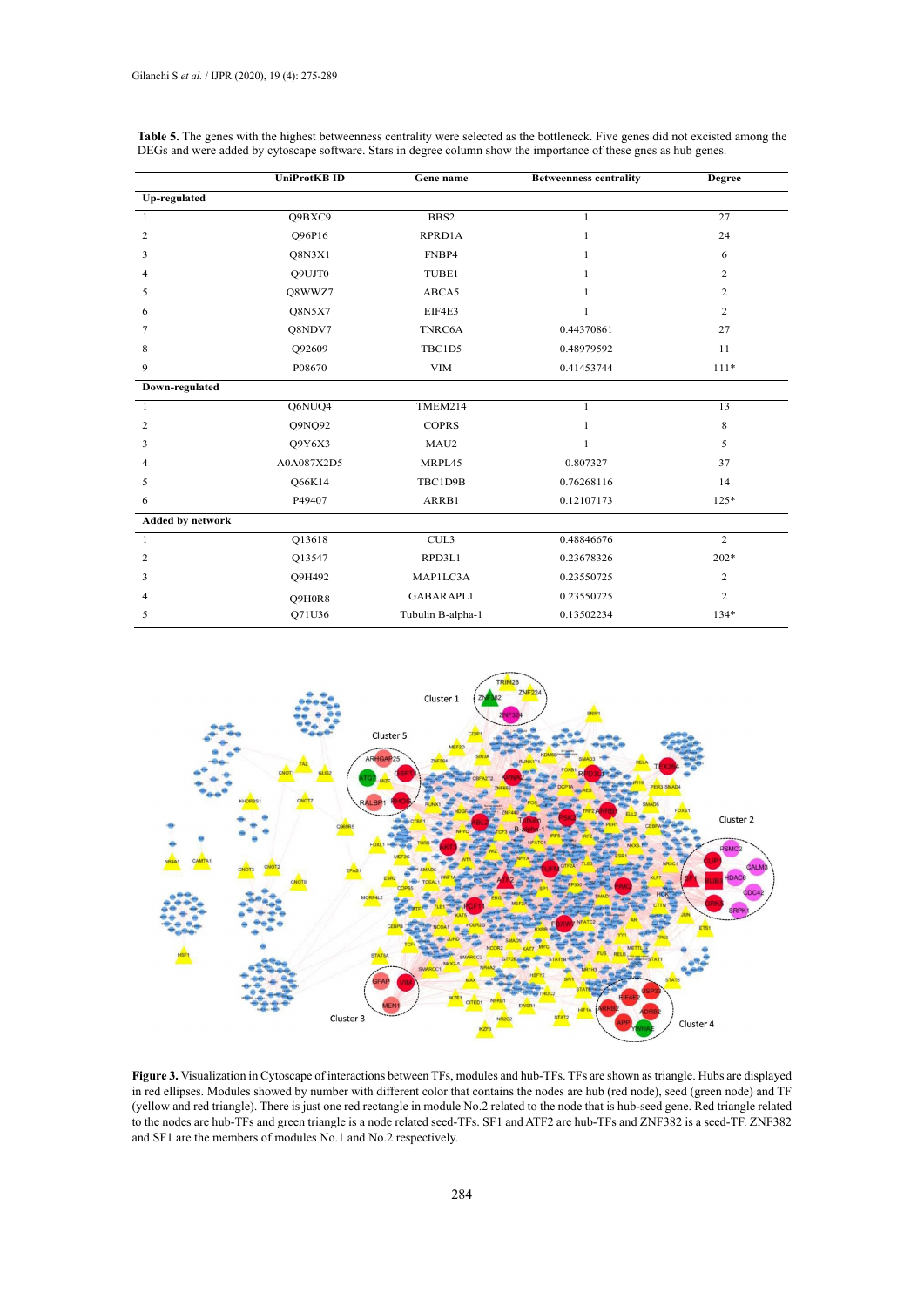Table 6. Key genes related to chronic ITP that selected based on multiple criteria of data analysis. Hub gene with the cut-off criterion degrees  $\geq$  40 which are also existed in modules selected as potential biomarkers for chronic ITP. The fold change in expressed genes in microarray selected based on M index that is log2 fold change.

|                | Gene<br>name   | Gene<br>ID | <b>Degree</b> | <b>Betweeness</b><br>centrality | M              | <b>Biological process</b>                                                                                                                                                                                                                                                                                                                                                                                                                                                                                                                                                                                                                                                                                                                                                                                                                                                                        |
|----------------|----------------|------------|---------------|---------------------------------|----------------|--------------------------------------------------------------------------------------------------------------------------------------------------------------------------------------------------------------------------------------------------------------------------------------------------------------------------------------------------------------------------------------------------------------------------------------------------------------------------------------------------------------------------------------------------------------------------------------------------------------------------------------------------------------------------------------------------------------------------------------------------------------------------------------------------------------------------------------------------------------------------------------------------|
| Up-regulated   |                |            |               |                                 |                |                                                                                                                                                                                                                                                                                                                                                                                                                                                                                                                                                                                                                                                                                                                                                                                                                                                                                                  |
| 1              | <b>VIM</b>     | P08670     | 111           | 0.12385346                      | 1.077912156    | positive regulation of protein ubiquitination involved in ubiquitin-<br>dependent protein catabolic process (GO:2000060)                                                                                                                                                                                                                                                                                                                                                                                                                                                                                                                                                                                                                                                                                                                                                                         |
| 2              | SF1            | Q15637     | 90            | 0.08455183                      | 2.419055031    | mRNA splice site selection (GO:0006376), spliceosomal complex<br>assembly (GO:0000245), mRNA 3'-splice site recognition<br>(GO:0000389)                                                                                                                                                                                                                                                                                                                                                                                                                                                                                                                                                                                                                                                                                                                                                          |
| 3              | BUB3           | O43684     | 85            | 0.05829374                      | 0.846438817    | regulation of translation (GO:0006417)                                                                                                                                                                                                                                                                                                                                                                                                                                                                                                                                                                                                                                                                                                                                                                                                                                                           |
|                | Down-regulated |            |               |                                 |                |                                                                                                                                                                                                                                                                                                                                                                                                                                                                                                                                                                                                                                                                                                                                                                                                                                                                                                  |
| 1              | ARRB1          | P49407     | 125           | 0.12107173                      | $-1.855926621$ | regulation of Notch signaling pathway (GO:0008593), negative<br>regulation of sequence-specific DNA binding transcription factor<br>activity (GO:0043433), negative regulation of NF-kappaB<br>transcription factor activity (GO:0032088), positive regulation of<br>histone H4 acetylation (GO:0090240), desensitization of G-protein<br>coupled receptor protein signaling pathway (GO:0002029),<br>regulation of histone H4 acetylation (GO:0090239), positive<br>regulation of cellular metabolic process (GO:0031325), contractile<br>actin filament bundle assembly (GO:0030038), stress fiber<br>assembly (GO:0043149), negative regulation of cytokine<br>production (GO:0001818), positive regulation of peptidyl-lysine<br>acetylation (GO:2000758), negative regulation of interleukin-8<br>production (GO:0032717), modification-dependent protein<br>catabolic process (GO:0019941) |
| $\overline{c}$ | GRK5           | P34947     | 59            | 0.03635575                      | $-0.896145434$ | tachykinin receptor signaling pathway (GO:0007217), regulation<br>of signal transduction (GO:0009966), positive regulation of cell<br>proliferation (GO:0008284), regulation of cell proliferation<br>(GO:0042127)                                                                                                                                                                                                                                                                                                                                                                                                                                                                                                                                                                                                                                                                               |
| 3              | <b>RHOG</b>    | P84095     | 40            | 0.02847864                      | -1.37279767    | Rac protein signal transduction (GO:0016601), activation of<br>GTPase activity (GO:0090630), positive regulation of GTPase<br>activity (GO:0043547), positive regulation of cell proliferation<br>(GO:0008284), engulfment of apoptotic cell (GO:0043652),<br>phagocytosis, engulfment (GO:0006911), neutrophil degranulation<br>(GO:0043312), neutrophil activation involved in immune response<br>(GO:0002283), neutrophil mediated immunity (GO:0002446),<br>regulation of cell proliferation (GO:0042127)                                                                                                                                                                                                                                                                                                                                                                                    |

## **Discussion**

Diminished platelet production and enhanced platelet destruction are the familiar characters of ITP (24). However, the first hit for dysregulation of the immune system in ITP remains unknown (25). Understanding the molecular and physiopathological mechanisms of ITP requires many efforts to design new preventive and therapeutic strategies. Due to the interaction of genes and environmental factors in common human diseases, a more integrated biological approach is needed to solve these complexities (26). DNA microarrays are

used as a powerful technique in biomedical research. This method has attracted much attention from scientists because of its ability to identify thousands of genes and even the entire genome simultaneously (26). Systemic network analysis of high-throughput data is the most useful technique to explain the important implications of life science. Network features, such as composition and topology are highly relevant to vital cellular functions, so they are critical in biological science research (27). This study tries to find essential genes and mechanisms by bioinformatics analysis of GSE46922 microarray data, which are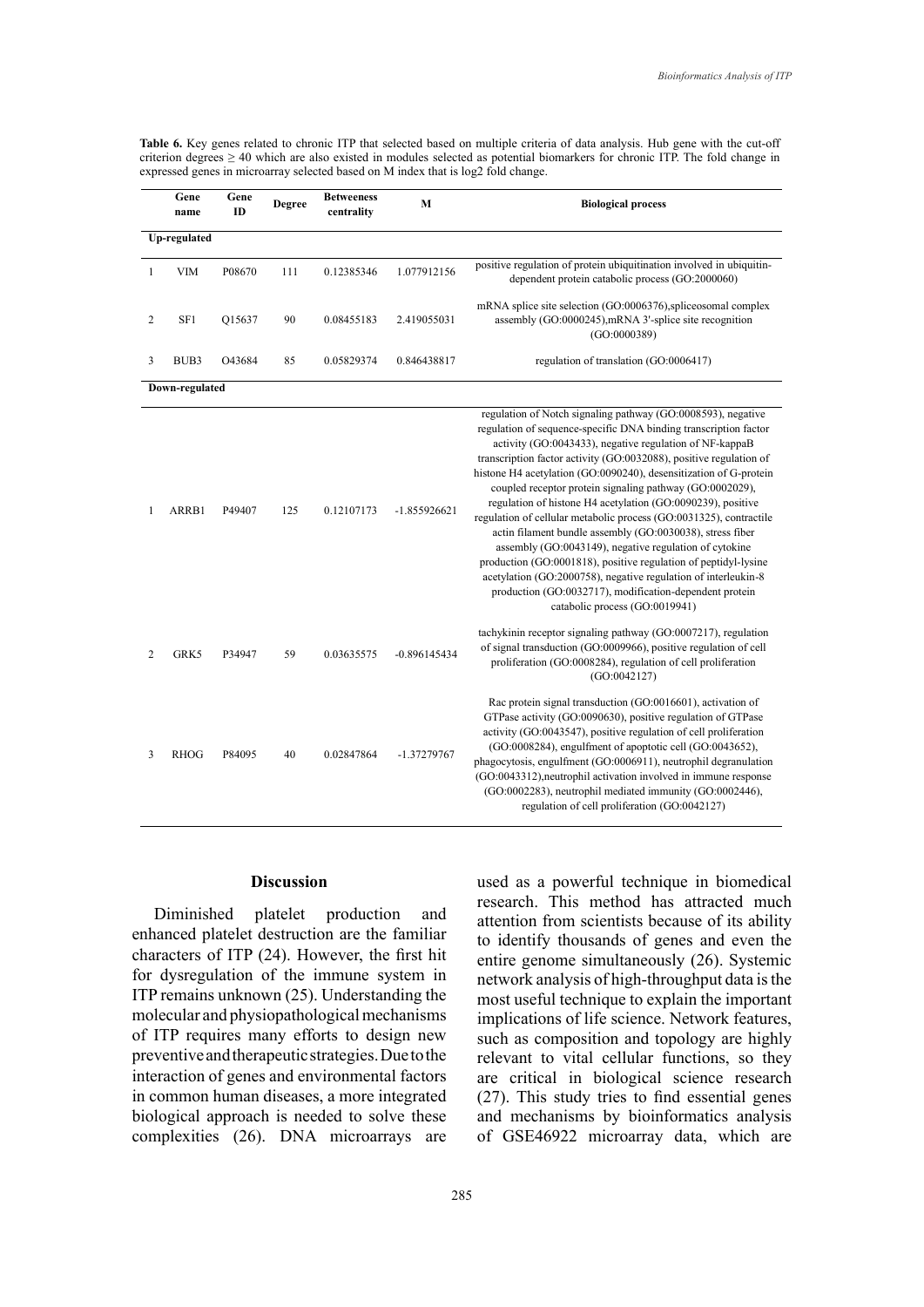different between the newly diagnosed and the chronic ITP. This study identifies, 131 DEGs, consisting of 78 up-regulated genes and 53 down-regulated genes, which are differentially expressed between, the newly diagnosed ITP and chronic ITP-.

Our enrichment analysis of the upregulated DEGs showed that autophagy played a significant role in ITP. There is evidence that the positive regulation of autophagy is the most relevant biological process in ITP associated with the expressed genes in the chronic phase. Autophagy induces to the maintenance of platelet life and physiological functions (28). Improper expression of molecules in the autophagy pathway has been also determined in ITP patients lymphocytes (29). Elevating platelet autophagy has been also shown to diminish platelet destruction by prohibiting apoptosis and amending platelet viability (28). Besides, particular evidence implied that megakaryocytes undergo autophagy in ITP patients (30). The apoptotic process was diminished in accordance with activate autophagy process in chronic ITP.

Our study has shown that down-regulated genes in the chronic phase were mainly enriched in the Notch signaling, closely related to hematopoiesis, which involves the evolving hematopoietic system to generate hematopoietic stem cells and the development of immune cells like in T-cells or progress several autoimmune diseases like ITP (32). Rania Mohsen Gawdat *et al*. found the correlation of *Notch1/Hes1* gene expression levels in Egyptian paediatric patients with newly diagnosed and persistent primary ITP (31, 32). We detected this pathway in newly diagnosed ITP while down-regulated in the chronic phase, and this data has shown that the Notch pathway is replaced by the *ErbB* signaling pathway, mRNA surveillance pathway, and Estrogen signaling pathway over time to display the chronic phase symptom. Also molecular crosstalk among Notch signaling pthway with *ErbB* and Estrogen signaling pathways was acknowledged in breast cancer (33). This study also confirms the crosstalk between emerging *ErbB* and Estrogen pathway and inhibition of the Notch signaling pathway in ITP. The mRNA surveillance pathway was enriched by the upregulated genes related to the quality control mechanism that targets aberrant mRNAs for degradation (34). This pathway was not reported for ITP but confirm this mechanism in autoimmune disease and cellular defense against virus invasion. Mutations affecting the mRNA surveillance machinery cause chronic activation of defense programs, resulting in autoimmune phenotypes. The Systemic lupus erythematosus (SLE) as a human autoinflammatory and autoimmune disorders are notably linked to this system deviation (34). ITP manifests several symptoms of mimicking diseases like SLE; therefore, one might be aware of this similarity emphasizing with several investigations. Besides, this pathway enriched from down-regulated genes in the chronic phase; it implies that the chronic phase of ITP can be due to perturbations in the pathways.

The network analysis also demonstrated that there are interactions among the DEGs.

Our network analysis revealed a set of candidate genes (three up-regulated and three down-regulated) for the investigation of biomarkers or molecular mechanisms of ITP, which was significantly correlated with chronic ITP, including *BUB3, GRK5, SF1, VIM, ARRB1,* and *RHOG*.

Our network analysis also verifies the Notch signaling pathway in ITP. In this study, *ARRB1* was considered a hub-bottleneck protein with a high degree and high betweenness centrality value. This protein is strongly related to the Notch signaling pathway. Due to its unique features, it has an attractive advantage for drug targeting.

One of the essential genes that play an indispensable role in the maturation of hematopoietic precursors is *Vimentin* (*VIM*) that belongs to hub-bottleneck protein. Alteration in expression of *VIM* has been recognized in the maturation process of the megakaryocytic, granulomonocytic, erythroid, and lymphoid lineages (35). Up‐regulated *VIM* has been also shown in the formation of fully active macrophage‐like cells and macrophage polykaryons (36). *Rho GTPases* (*RhoG*) is one of the crucial members of our analysis, which has a central regulatory role in platelet production and megakaryocyte maturation (37).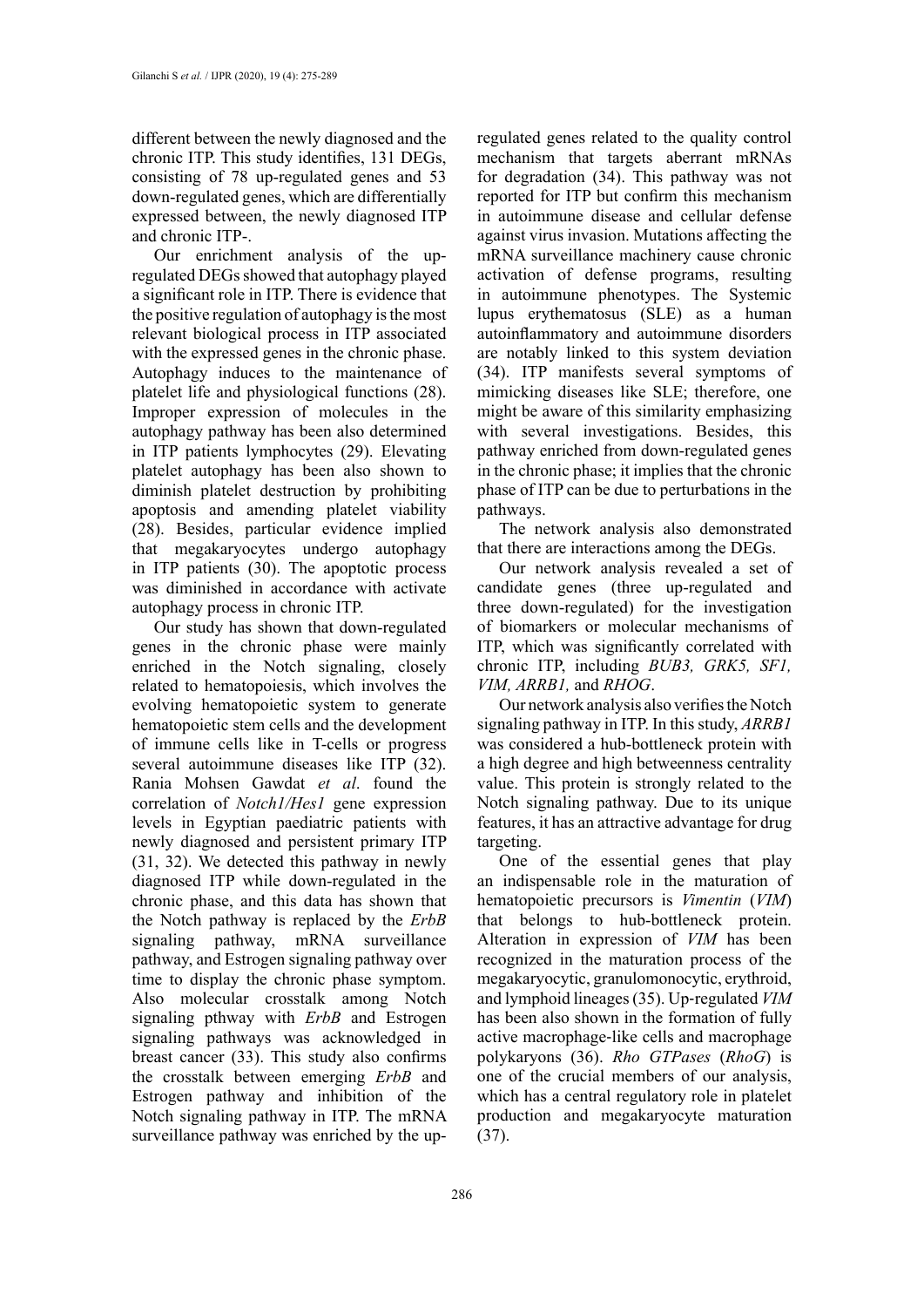One of the most important genes in this research was *SF1*. In addition to being a hub, integrating TF's expression data into Cytoscape indicated that *SF1* is also a TF. Kenichi Yoshida *et al*. reported that there is a mutation in *SF1* in hematologic malignancies, but its frequency was not at confidence level for presentation to clinical associations (38).

The G-protein-coupled receptor kinase 5 (GRK5) is a critical member of the threonine/ serine kinase family that phosphorylates and regulates the G-protein-coupled receptor (GPCR) signaling pathway. GRK5 has a key role in several diseases; for example, GRK5 is a decisive pathogenic factor in early Alzheimer's disease, hepatic steatosis and metabolic disorders such as type II diabetes and obesity, injured and failing heart and cancer (39-44). GRK*5* also has multiple roles in *TLR* (Toll-Like Receptor) signaling, which were described as a family of receptors involved in recognizing pathogen-associated molecular patterns (PAMPs) derived from microbes. Moreover, the importance of *TLRs* has been identified in several inflammatory diseases, including non-infectious diseases (45, 46). In addition, detection of GRK5 expression provides a target for determining the effectiveness of drugs and determining patient prognosis in cancer (47).

The *BUB3* is one of the mitotic checkpoint proteins specified by a group of evolutionarily conserved genes. It is believed that the failure of the *BUB* gene family as a surveillance system is a critical components of the regulatory process which causes genomic instability. This gene family encodes proteins that are a part of a large multi-protein kinetochore complex (48, 49). The *BUB3*'s importance was found in colorectal cancer at a young age and in lowgrade breast cancers (50, 51).

The use of omics technology to identify the mechanism of disease and the discovery of biomarkers has received much attention in recent years. Microarray and proteomics approaches can help to solve biological complexities by creating an extensive list of expressed transcripts that are simultaneously (52). As mentioned in the introduction, Zheng and his colleagues were able to introduce six important markers for the diagnosis of ITP by using Proteomics technology in 2016

(11). However, they have not yet been used in the clinic. Our study using microarray data analysis introduces six new markers that can clarify the pathogenesis of the ITP and need many examinations for clinic application.

## **Conclusion**

The current study has obtained DEGs using comprehensive bioinformatics analysis of high-throughput data released from microarray analysis to find the possible biomarkers. In summary, a total of 132 DEGs were screened, and six genes, including *BUB3, GRK5, SF1, VIM, ARRB1*, and *RHOG*, previously have not been reported as signature genes in ITP; here we found that they might play critical roles in chronic ITP. This research contributes new insights into the molecular mechanisms of newly diagnosed ITP and chronic ITP. These six genes together could be considered as a panel of biomarkers to differentiate newly from chronic ITP. Thus, additional investigations are needed to focus on the clinical application of these genes.

#### **Acknowledgments**

The authors thank the Deputy of Research and Technology, Shahid Beheshti University of Medical Sciences (grant NO. 21480), for support to conduct this work.

#### **References**

- (1) Michel M. Immune thrombocytopenic purpura: epidemiology and implications for patients. *Eur. J. Haematol*. (2009) 82: 3-7.
- (2) Behzad MM, Asnafi AA, Jalalifar MA, Moghtadaei M, Jaseb K and Saki N. Cellular expression of CD markers in immune thrombocytopenic purpura: implications for prognosis. *Apmis* (2018) 126: 523- 32.
- (3) Radwan ER and Goda RL. Lack of impact of cytotoxic T-lymphocyte antigen 4 gene exon 1 polymorphism on susceptibility to or clinical course of Egyptian childhood immune thrombocytopenic purpura. *CATH* (2015) 21: 378-82.
- (4) Alavi S, Aryan Z, Ghazizadeh F, Arabi N, Nikougoftar M and Ebadi M. The immunophenotype of bone marrow lymphocytes in children with immune thrombocytopenic purpura. *Pediatr. Hematol. Oncol*. (2014) 31: 548-54.
- (5) Stasi R and Newland AC. ITP: a historical perspective. *Br. J. Haematol*. (2011) 153: 437-50.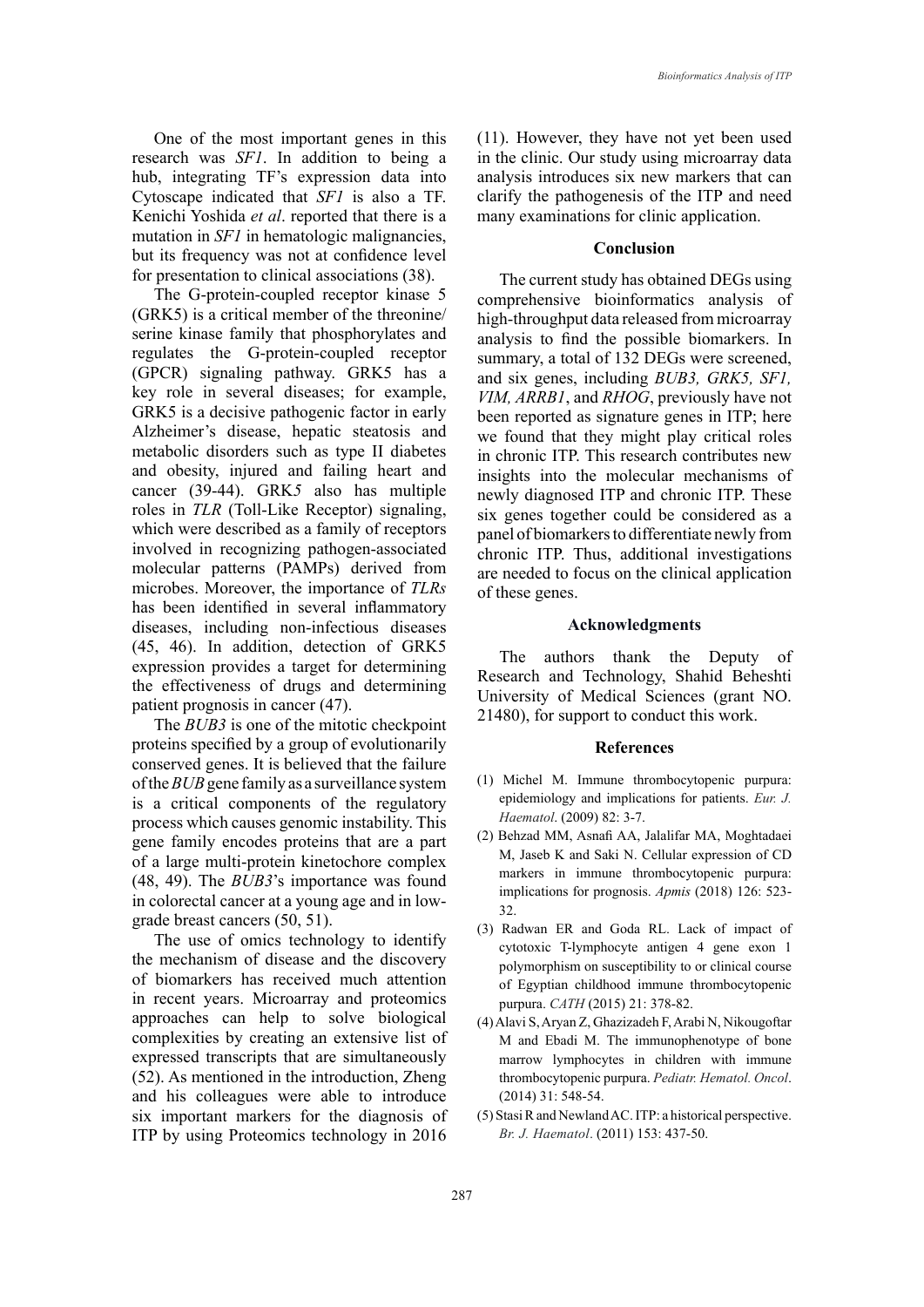- (6) Pan JQ, Wang W, Wang ML, Li X-Y, Wang JH, Zhao WW, Tian YY, Dong XS and Jiang YF. Recognition of the human antibody-mediated platelet destruction in adult ITP patients by C-reactive protein. *Int. J. Clin. Exp. Pathol.* (2017) 10: 10176–85.
- (7) Nazy I, Kelton JG, Moore JC, Clare R, Horsewood P, Smith JW, Ivetic N, D'Souza V, Li N and Arnold DM. Autoantibodies to thrombopoietin and the thrombopoietin receptor in patients with immune thrombocytopenia. *Br. J. Haematol.* (2018) 181: 234-41.
- (8) Imbach P and Crowther M. Thrombopoietin-receptor agonists for primary immune thrombocytopenia. *N. Engl. J. Med*. (2011) 365: 734-41.
- (9) Frydman GH, Davis N, Beck PL and Fox JG. Helicobacter pylori eradication in patients with immune thrombocytopenic purpura: a review and the role of biogeography. *Helicobacter*. (2015) 20: 239-51.
- (10) Li X, Sheng Z, Sun Y, Wang Y, Xu M, Zhang Z, Li H, Shao L, Zhang Y and Yu J. Human leukocyte antigen-G upregulates immunoglobulin-like transcripts and corrects dysfunction of immune cells in immune thrombocytopenia. *Haematologica* (2020) 105: 1-47.
- (11) Zhang HW, Zhou P, Wang K-Z, Liu J-B, Huang Y-S, Tu YT, Deng ZH, Zhu XD and Hang YL. Platelet proteomics in diagnostic differentiation of primary immune thrombocytopenia using SELDI-TOF-MS. *Clinica. Chimica. Acta* (2016) 455: 75-79.
- (12) Provan D, Stasi R, Newland AC, Blanchette VS, Bolton-Maggs P, Bussel JB, Chong BH, Cines DB, Gernsheimer TB and Godeau B. International consensus report on the investigation and management of primary immune thrombocytopenia. *Blood*. *Am. J. Hematol***.** (2010) 115: 168-86.
- (13) Samson M, Fraser W and Lebowitz D. Treatments for Primary Immune Thrombocytopenia: A Review. *Cureus*. (2019) 11: e5849.
- (14) Zainal A, Salama A and Alweis R. Immune thrombocytopenic purpura. *J. Community Hosp. Intern. Med. Perspect.* (2019) 9: 59-61.
- (15) Matzdorff A, Meyer O, Ostermann H, Kiefel V, Eberl W, Kühne T, Pabinger I and Rummel M. Immune thrombocytopenia-current diagnostics and therapy: recommendations of a Joint Working Group of DGHO, ÖGHO, SGH, GPOH, and DGTI. *Oncol. Res. Treat* (2018) 41: 1-30.
- (16) Neunert CE. Current management of immune thrombocytopenia*, Hematology* (2013) 2013: 276- 82.
- (17) Quackenbush J. Computational analysis of microarray data. Nat. *Rev. Genet*. (2001) 2: 418-27.
- (18) Butte A. The use and analysis of microarray data.

*Nat. Rev. Drug Discov*. (2002) 1: 951-60.

- (19) Arrell D and Terzic A. Network systems biology for drug discovery. *Clin. Pharmacol. Ther*. (2010) 88: 120-5.
- (20) Penrod NM, Cowper Sal lari R and Moore JH. Systems genetics for drug target discovery. *Trends Pharmacol. Sci.* (2011) 32: 623-30.
- (21) Jernås M, Hou Y, Strömberg Célind F, Shao L, Nookaew I, Wang Q, Ju X, Mellgren K, Wadenvik H and Hou M. Differences in gene expression and cytokine levels between newly diagnosed and chronic pediatric ITP. *Blood Am. J. Hematol***.** (2013) 122: 1789-92.
- (22) Sherman BT and Lempicki RA. Systematic and integrative analysis of large gene lists using DAVID bioinformatics resources. *Nat. Protoc*. (2009) 4: 44- 57.
- (23) Thomas PD, Kejariwal A, Campbell MJ, Mi H, Diemer K, Guo N, Ladunga I, Ulitsky Lazareva B, Muruganujan A and Rabkin S. Muruganujan and S. Rabkin, PANTHER: a browsable database of gene products organized by biological function, using curated protein family and subfamily classification. *Nucleic Acids Res.* (2003) 31: 334-41.
- (24) Sun RJ and Shan NN. Megakaryocytic dysfunction in immune thrombocytopenia is linked to autophagy. *Cancer Cell Int*. (2019) 19: 59-69.
- (25) Gernsheimer T. Chronic idiopathic thrombocytopenic purpura: mechanisms of pathogenesis. *Oncologist* (2009) 14: 12-21.
- (26) Emilsson V, Thorleifsson G, Zhang B, Leonardson AS, Zink F, Zhu J, Carlson S, Helgason A, Walters GB and Gunnarsdottir S. Genetics of gene expression and its effect on disease. *Nature* (2008) 452: 423-8.
- (27) Liang M, Cowley Jr AW and Greene AS. High throughput gene expression profiling: a molecular approach to integrative physiology. *J. Physiol*. (2004) 554: 22-30.
- (28) Wang CY, Ma S, Bi SJ, Su L, Huang SY, Miao JY, Ma CH, Gao CJ and Hou M, Peng J, Enhancing autophagy protects platelets in immune thrombocytopenia patients. *Ann. Transl. Med*. (2019) 7: 8-18.
- (29) Shan N-n, Dong Ll, Zhang Xm, Liu X and Li Y. Targeting autophagy as a potential therapeutic approach for immune thrombocytopenia therapy. *Crit. Rev. Oncol. Hematol*. (2016) 100: 11-5.
- (30) Liu Z and Mei T. Immune thrombocytopenia induces autophagy and suppresses apoptosis in megakaryocytes. *Mol. Med. Rep*. (2018) 18: 4016- 22.
- (31) Schwanbeck R and Just U. The Notch signaling pathway in hematopoiesis and hematologic malignancies. *haematologica* (2011) 96: 1735-7.